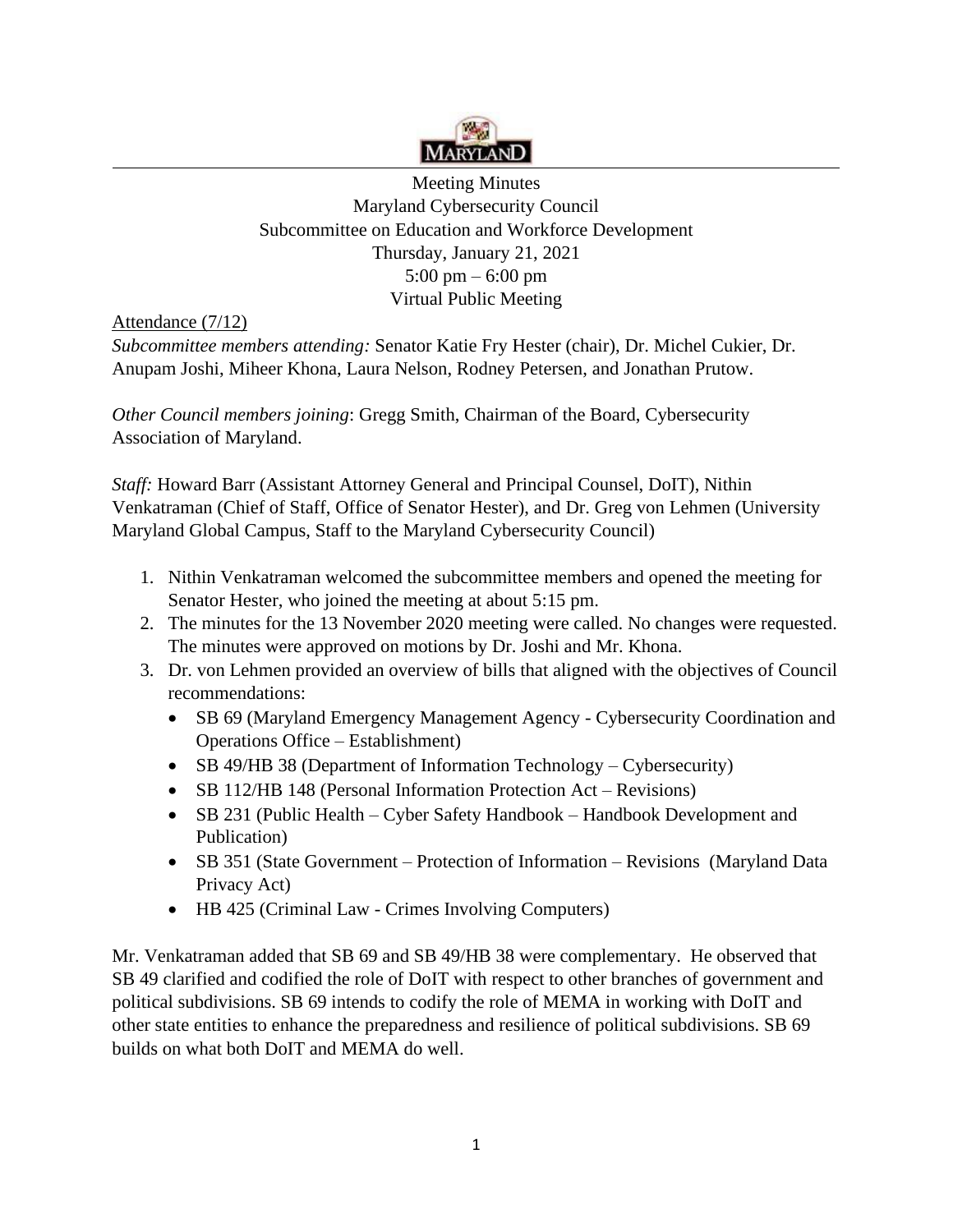Senator Hester affirmed those comments as she joined the meeting. Mr. Khona commented that it made sense to give MEMA a specific cybersecurity mission. Given the convergence of IT and OT, there is a risk of physical disruption akin to other types of disasters that MEMA is asked to manage.

With respect to SB 231, Mr. Venkatraman observed that cyber-related behaviors were a rising public health issue and that raising awareness about safe Internet, social media, and technology usage among students, teachers, and other public school employees was important. A collateral benefit is that the training might also raise awareness of cybersecurity as a career and indirectly support other talent pipeline building efforts.

 Dr. Joshi strongly commended the bill. As both a professor of computer science and a parent, he is very aware of the problems and the need for training. He would be happy to testify in support of the bill as a concerned parent.

 summarized two other bills that she wanted the subcommittee to be aware of: Beyond the bills that were responsive to Council recommendations, Senator Hester briefly

- SB 66/HB 97 (Department of Housing and Community Development Office of Digital Inclusion - Established (Digital Connectivity Act of 2021)
- SB 412/HB 84 (Right to Repair)

Senator Hester then turned to the core agenda item, which was the cyber workforce development bill. A draft of the bill was not available, but Mr. Venkatraman had distributed a draft outline of the bill's key components. The draft bill was expected by the end of the month. In summary, the bill would do several things:

- It would pre-program \$25 million of any future federal workforce development funds for cybersecurity workforce development.
- It would establish a workforce development grant fund to be constituted from MHEC scholarship appropriations that are unspent each fiscal year and would otherwise revert to the General Fund.
- It would designate the Department of Commerce as the administrator of the grant program.
- The grant program would:
	- o Provide scholarships to individuals in training and education programs created or identified under by the program.
	- o Seed funding for identification and screening programs for employees with potential for upskilling into cyber/IT job roles
	- o Seed funding for apprenticeships at small cybersecurity firms, non-profits, and County Governmental Entities (50 employees or less)
- The grant recipient would be eligible for up to 20% of the available fund for administration and demand-side planning for each of three years.
- Eligible to apply would be a cybersecurity industry association in the State.